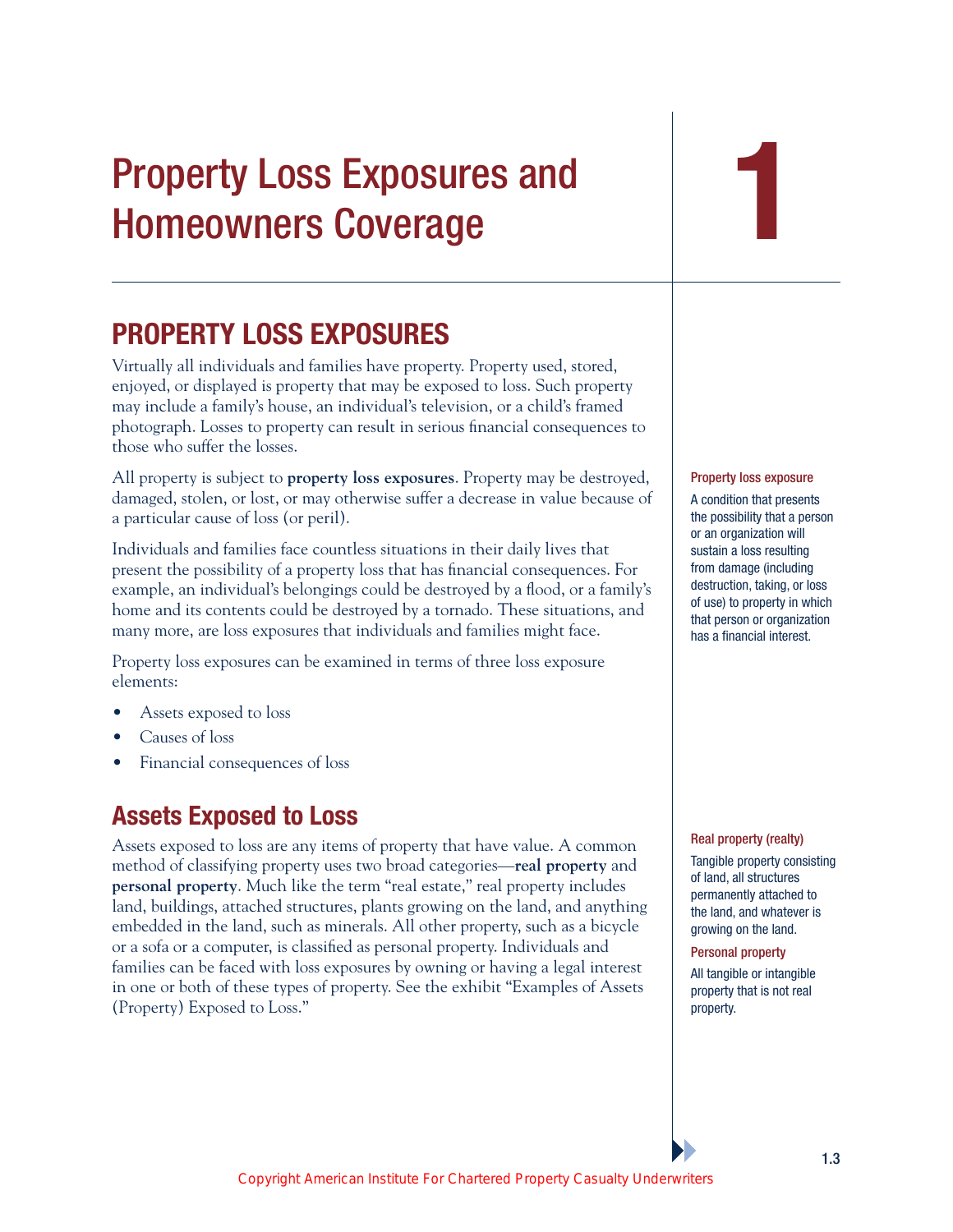| <b>Examples of Assets (Property) Exposed to Loss</b> |                                                                                                                                                                                                                             |
|------------------------------------------------------|-----------------------------------------------------------------------------------------------------------------------------------------------------------------------------------------------------------------------------|
| <b>Real Property</b>                                 | Land, buildings, other structures attached to the land (swimming<br>pool, storage shed, flagpole), whatever is growing on the land<br>(trees, crops), and anything embedded in the land (foundations,<br>underground pipes) |
| <b>Personal Property</b>                             | Dwelling contents, high-value articles (jewelry, silverware),<br>rare or unique property (antiques, art work), business personal<br>property, motor vehicles, trailers, watercraft, and aircraft                            |

[DA00140]

#### **Real Property**

Individuals and families face property loss exposures that can arise from several types of owned real property. All real property is tangible property having a physical form that can be seen or touched.

For example, a single-family home purchased by an individual could pose a significant real property loss exposure. The land also indicates an additional real property loss exposure, as may any foundations or underground pipes. Any sheds attached to the land, or anything growing on it, such as trees, also could present real property loss exposures.

#### **Personal Property**

Listing all the specific kinds of personal property that individuals and families can own that are exposed to loss would be virtually impossible, when one considers the scope of the personal property definition. A general sampling of some personal property loss exposures includes those experienced by homeowners, renters, or condominium owners, who likely own furniture, televisions, and other electronic entertainment equipment. Additional household personal property can include computers, appliances, dishes, carpets, sports equipment, clothing, tools, books, jewelry, cameras, and digital recording devices. A homeowner could park a car in the driveway (the car is personal property) or have a boat at a vacation home (the boat is personal property). Additionally, personal property can include intangible property such as patents or copyrights (which are also often referred to as intellectual property). See the exhibit "Insuring and Pricing Personal Property Loss Exposures— Personal Property Categories."

## **Causes of Loss**

Many causes of loss (or perils) can damage or destroy both real and personal property. In terms of real property, causes of loss faced by individuals and families include fire damage to a dwelling or storage shed, lightning damage to a tree, earthquake damage to a swimming pool, and wind damage to roof shingles. Personal property causes of loss can include theft of a car or damage